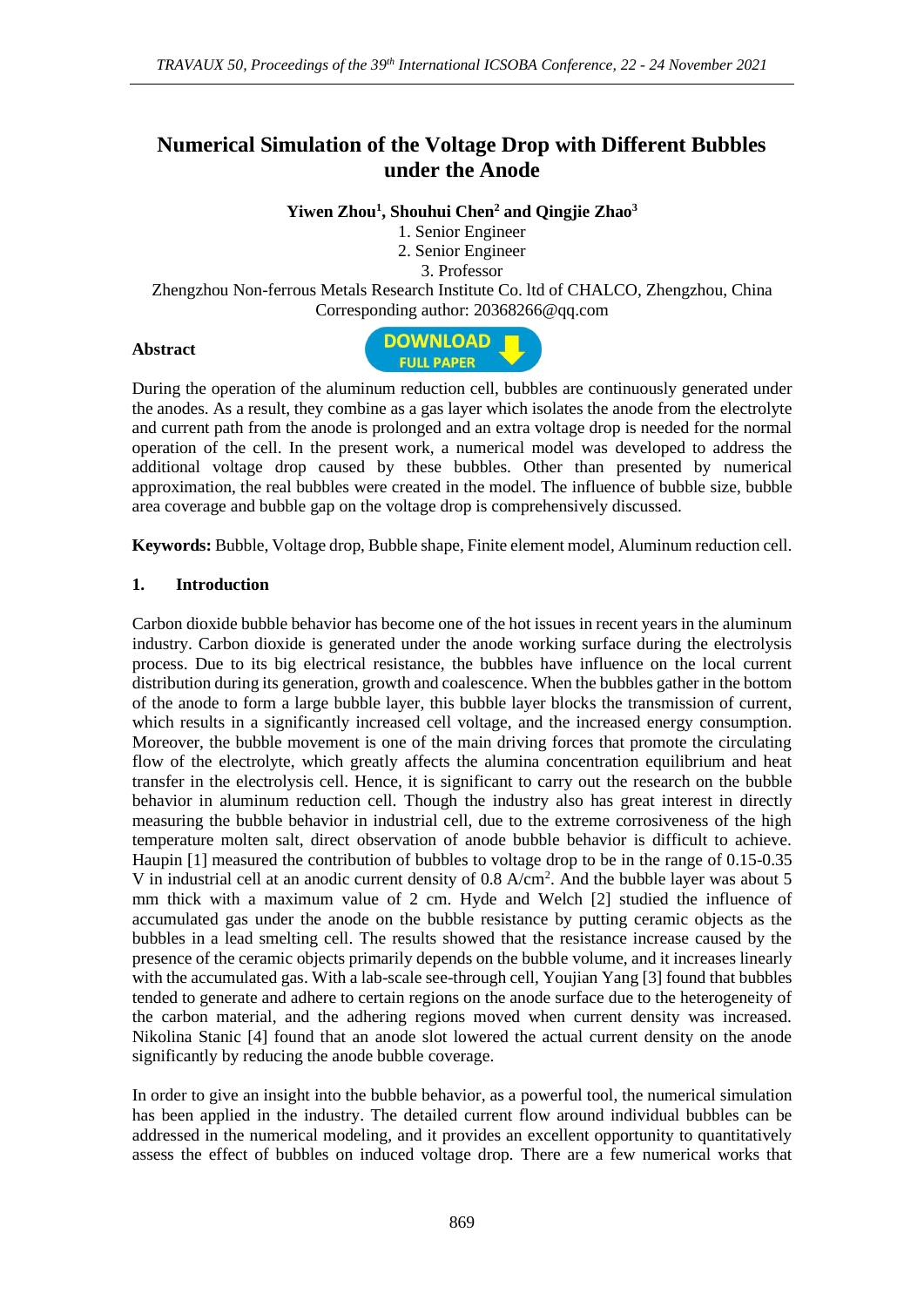investigate the electrical resistance within the presence of bubbles under the anode. Zoric [5] developed a two-dimensional (2D) model to calculate the current distribution and voltage drop induced by bubbles. When the bubbles were treated as a homogeneous layer (thickness of 5 mm) with constant resistivity, an extra voltage drop of 0.4 V was measured at average current density of 0.75 A/cm<sup>2</sup> . Using a 2D geometry of part of a real cell as the testing bed in a computational fluid dynamics model, Kaiyu Zhang [6] predicted bubble-induced voltage drop for a current density of 0.7 A/cm<sup>2</sup> of about 0.11 V for bubble coverage of 37 % and 0.29 V for bubble coverage of 50 %.

The 2D study may not fully represent the real case which is indeed three dimensional (3D). The aim of this work was to construct a 3D model to investigate the contribution of bubbles to voltage drop.

# **2. Modeling**

# **2.1 Geometry of the Model**

The bubbles were generated under the anode bottom surface. And the current passed from the anode bottom to the aluminum pad. In the physical model, the interested domain of this work was the region between the anode bottom and the top surface of the aluminum pad. And the distance from the anode bottom surface to the aluminum pad top surface was 0.04 m. For simplification, the rectangular slice in this region was selected for the numerical simulation. Therefore there were electrolyte and bubbles in the physical model without the anode carbon and cathode carbon.

# **2.1.1 Single Bubble Model**

Under the vertical projection of the carbon anode in the single bubble model, the electrolyte layer was sliced into a block as shown in Figure 1. One bubble was placed under the anode bottom surface. In order to improve the simulation accuracy, the real entity of the bubble was created in the model.



**Figure 1. Physical model of a single bubble.**